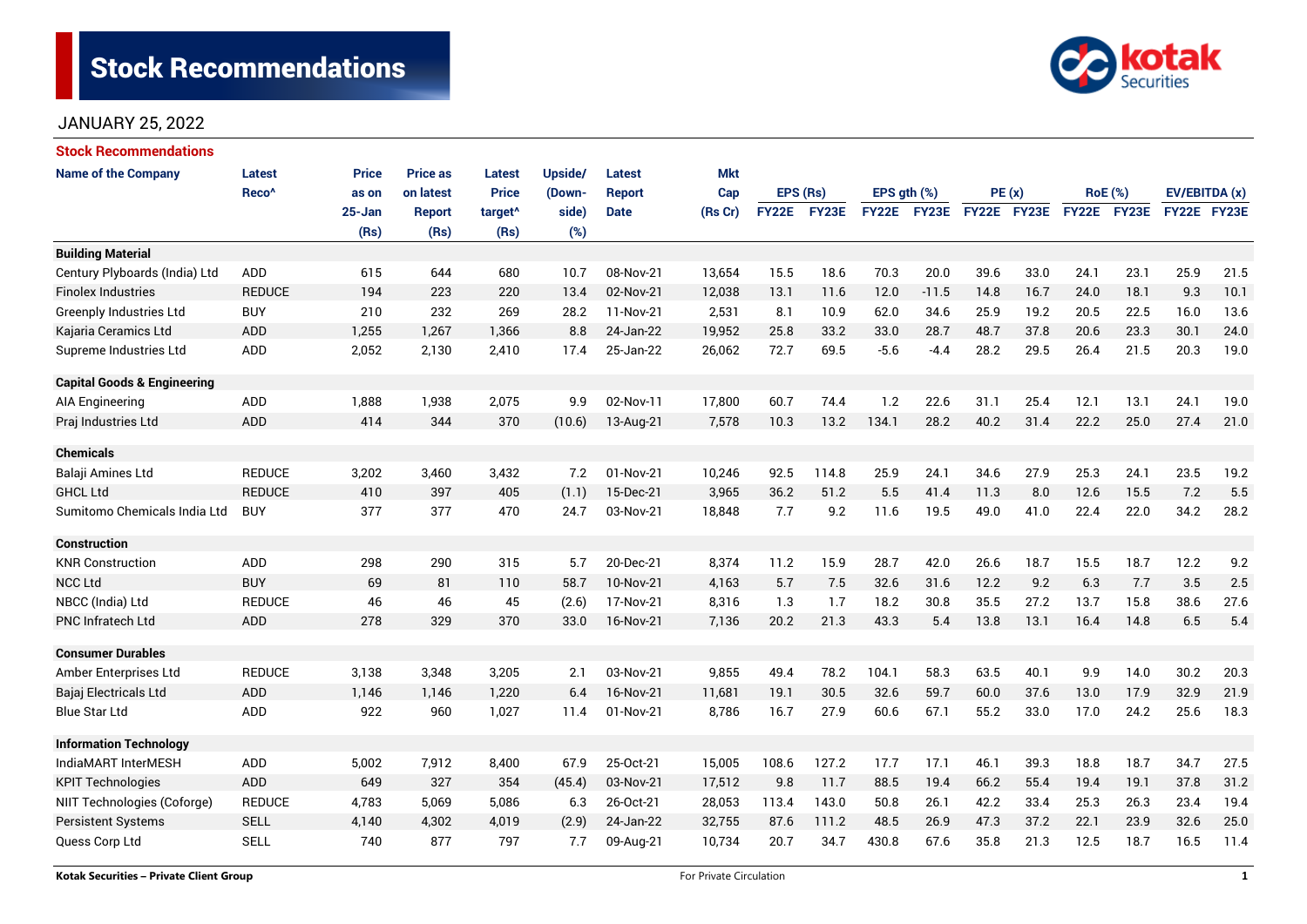

## JANUARY 25, 2022

| <b>Stock Recommendations</b>       |                   |            |                 |                     |                  |               |            |              |       |                  |         |             |      |      |                |                    |      |
|------------------------------------|-------------------|------------|-----------------|---------------------|------------------|---------------|------------|--------------|-------|------------------|---------|-------------|------|------|----------------|--------------------|------|
| <b>Name of the Company</b>         | <b>Latest</b>     | Price      | <b>Price as</b> | <b>Latest</b>       | Upside/          | Latest        | <b>Mkt</b> |              |       |                  |         |             |      |      |                |                    |      |
|                                    | Reco <sup>^</sup> | as on      | on latest       | <b>Price</b>        | (Down-           | <b>Report</b> | Cap        | EPS (Rs)     |       | EPS $gth$ $(\%)$ |         | PE(x)       |      |      | <b>RoE</b> (%) | EV/EBITDA (x)      |      |
|                                    |                   | $25 - Jan$ | <b>Report</b>   | target <sup>^</sup> | side)            | <b>Date</b>   | (Rs Cr)    | <b>FY22E</b> | FY23E | <b>FY22E</b>     | FY23E   | FY22E FY23E |      |      | FY22E FY23E    | <b>FY22E FY23E</b> |      |
|                                    |                   | (Rs)       | (Rs)            | (Rs)                | $\boldsymbol{0}$ |               |            |              |       |                  |         |             |      |      |                |                    |      |
| <b>Metals &amp; Mining</b>         |                   |            |                 |                     |                  |               |            |              |       |                  |         |             |      |      |                |                    |      |
| <b>MOIL Ltd</b>                    | ADD               | 170        | 177             | 200                 | 17.4             | 15-Nov-21     | 4,537      | 10.3         | 12.3  | 39.2             | 19.4    | 16.5        | 13.8 | 8.4  | 9.8            | 7.8                | 5.9  |
| APL Apollo Tubes Ltd               | <b>BUY</b>        | 862        | 801             | 1,030               | 19.5             | 01-Nov-21     | 21,549     | 22.0         | 29.0  | $-24.1$          | 31.8    | 39.2        | 29.7 | 28.1 | 28.1           | 23.0               | 18.1 |
|                                    |                   |            |                 |                     |                  |               |            |              |       |                  |         |             |      |      |                |                    |      |
| Oil & Gas                          |                   |            |                 |                     |                  |               |            |              |       |                  |         |             |      |      |                |                    |      |
| Chennai Petroleum Corp             | <b>BUY</b>        | 106        | 104             | 127                 | 20.1             | 25-Jan-22     | 1,576      | 30.3         | 18.2  | 75.1             | $-39.9$ | 3.5         | 5.8  | 24.6 | 12.5           | 6.7                | 8.2  |
| Gujarat Gas                        | <b>ADD</b>        | 692        | 772             | 818                 | 18.3             | 06-Aug-21     | 47,592     | 26.4         | 30.3  | 41.9             | 14.8    | 26.2        | 22.8 | 33.1 | 28.7           | 16.9               | 14.6 |
| <b>MRPL</b>                        | <b>SELL</b>       | 41         | 45              | 41                  | (0.8)            | 02-Aug-21     | 7,245      | 1.0          | 6.8   | $-131.3$         | 580.0   | 41.4        | 6.1  | 4.0  | 23.9           | 16.6               | 9.1  |
|                                    |                   |            |                 |                     |                  |               |            |              |       |                  |         |             |      |      |                |                    |      |
| <b>Paints</b>                      |                   |            |                 |                     |                  |               |            |              |       |                  |         |             |      |      |                |                    |      |
| Akzo Nobel India Ltd               | <b>BUY</b>        | 1,968      | 2,115           | 2,675               | 35.9             | 17-Nov-21     | 9,191      | 56.5         | 63.0  | 24.2             | 11.5    | 34.8        | 31.2 | 17.0 | 17.3           | 20.8               | 18.2 |
|                                    |                   |            |                 |                     |                  |               |            |              |       |                  |         |             |      |      |                |                    |      |
| <b>Pharmaceuticals</b>             |                   |            |                 |                     |                  |               |            |              |       |                  |         |             |      |      |                |                    |      |
| <b>Suven Pharmaceuticals</b>       | <b>REDUCE</b>     | 517        | 561             | 550                 | 6.4              | 17-Aug-21     | 13,132     | 16.9         | 21.1  | 19.0             | 24.9    | 30.6        | 24.5 | 27.6 | 26.5           | 23.8               | 18.6 |
|                                    |                   |            |                 |                     |                  |               |            |              |       |                  |         |             |      |      |                |                    |      |
| <b>Transportation</b>              |                   |            |                 |                     |                  |               |            |              |       |                  |         |             |      |      |                |                    |      |
| Aegis Logistics Ltd                | <b>BUY</b>        | 203        | 212             | 285                 | 40.4             | 01-Nov-21     | 6,782      | 8.2          | 12.6  | $-16.3$          | 53.7    | 24.8        | 16.1 | 13.3 | 17.9           | 13.5               | 9.1  |
| <b>Allcargo Global Logistics</b>   | <b>ADD</b>        | 338        | 223             | 245                 | (27.5)           | 17-Aug-21     | 8,315      | 12.2         | 15.4  | 52.5             | 26.2    | 27.7        | 21.9 | 12.0 | 13.6           | 12.7               | 10.8 |
| <b>Blue Dart Express</b>           | ADD               | 6,688      | 6,992           | 7,700               | 15.1             | 02-Nov-21     | 15,917     | 88.9         | 112.8 | 53.3             | 26.9    | 75.2        | 59.3 | 28.8 | 28.4           | 18.3               | 15.6 |
| <b>VRL Logistics Ltd</b>           | <b>BUY</b>        | 459        | 396             | 460                 | 0.2              | 03-Nov-21     | 4,185      | 7.8          | 12.4  | 50.0             | 59.0    | 58.8        | 37.0 | 9.8  | 14.7           | 14.9               | 11.7 |
|                                    |                   |            |                 |                     |                  |               |            |              |       |                  |         |             |      |      |                |                    |      |
| <b>Others</b>                      |                   |            |                 |                     |                  |               |            |              |       |                  |         |             |      |      |                |                    |      |
| Bata India Ltd                     | <b>BUY</b>        | 2,018      | 1,909           | 2,380               | 17.9             | 16-Dec-21     | 26,035     | 27.0         | 36.6  | $-509.1$         | 35.6    | 74.7        | 55.1 | 16.3 | 19.4           | 36.8               | 29.3 |
| <b>Central Depository Services</b> | <b>REDUCE</b>     | 1,511      | 1,454           | 1,415               | (6.4)            | 10-Nov-21     | 15,866     | 28.6         | 33.5  | 49.0             | 17.1    | 52.8        | 45.1 | 27.6 | 26.2           | 45.2               | 39.1 |
| EPL Ltd                            | <b>BUY</b>        | 189        | 221             | 280                 | 48.5             | 11-Nov-21     | 5,922      | 7.6          | 10.0  | 0.0              | 31.6    | 24.8        | 18.9 | 12.7 | 15.0           | 9.6                | 7.7  |
| JK Paper Ltd                       | <b>BUY</b>        | 212        | 228             | 295                 | 38.9             | 09-Nov-21     | 3,780      | 30.6         | 39.0  | 115.5            | 27.5    | 6.9         | 5.4  | 17.5 | 18.7           | 6.5                | 4.9  |
| Radico Khaitan Ltd                 | <b>ADD</b>        | 1,097      | 1,052           | 1,110               | 1.2              | 08-Nov-21     | 14,584     | 21.8         | 27.4  | 7.4              | 25.7    | 50.3        | 40.0 | 15.4 | 16.8           | 33.2               | 27.2 |
| <b>VIP Industries Ltd</b>          | <b>SELL</b>       | 554        | 543             | 500                 | (9.7)            | 01-Nov-21     | 7,867      | 3.2          | 9.3   | $-145.1$         | 190.6   | 173.1       | 59.6 | 7.7  | 19.6           | 57.6               | 30.0 |
| Welspun Corp Ltd                   | <b>REDUCE</b>     | 177        | 134             | 132                 | (25.2)           | 01-Nov-21     | 4,677      | 12.1         | 14.5  | $-48.9$          | 19.8    | 14.6        | 12.2 | 7.9  | 8.9            | 7.9                | 5.3  |

*Source: Kotak Securities - Private Client Group*

All recommendations are with a 12 month perspective from the date of the report/update. Investors are requested to use their discretion while deciding the timing, quantity of investment as well as the exit.

NR NoRated. The investment rating and target price, if any, have been suspended temporarily. Such suspension is in compliance with applicable regulation(s) and/or Kotak Securities policies in circumstances when Kotak Secur

Or its affiliates is acting in an advisory capacity in a merger or strategic transaction involving this company and in certain other circumstances.

**NM Not meaningful**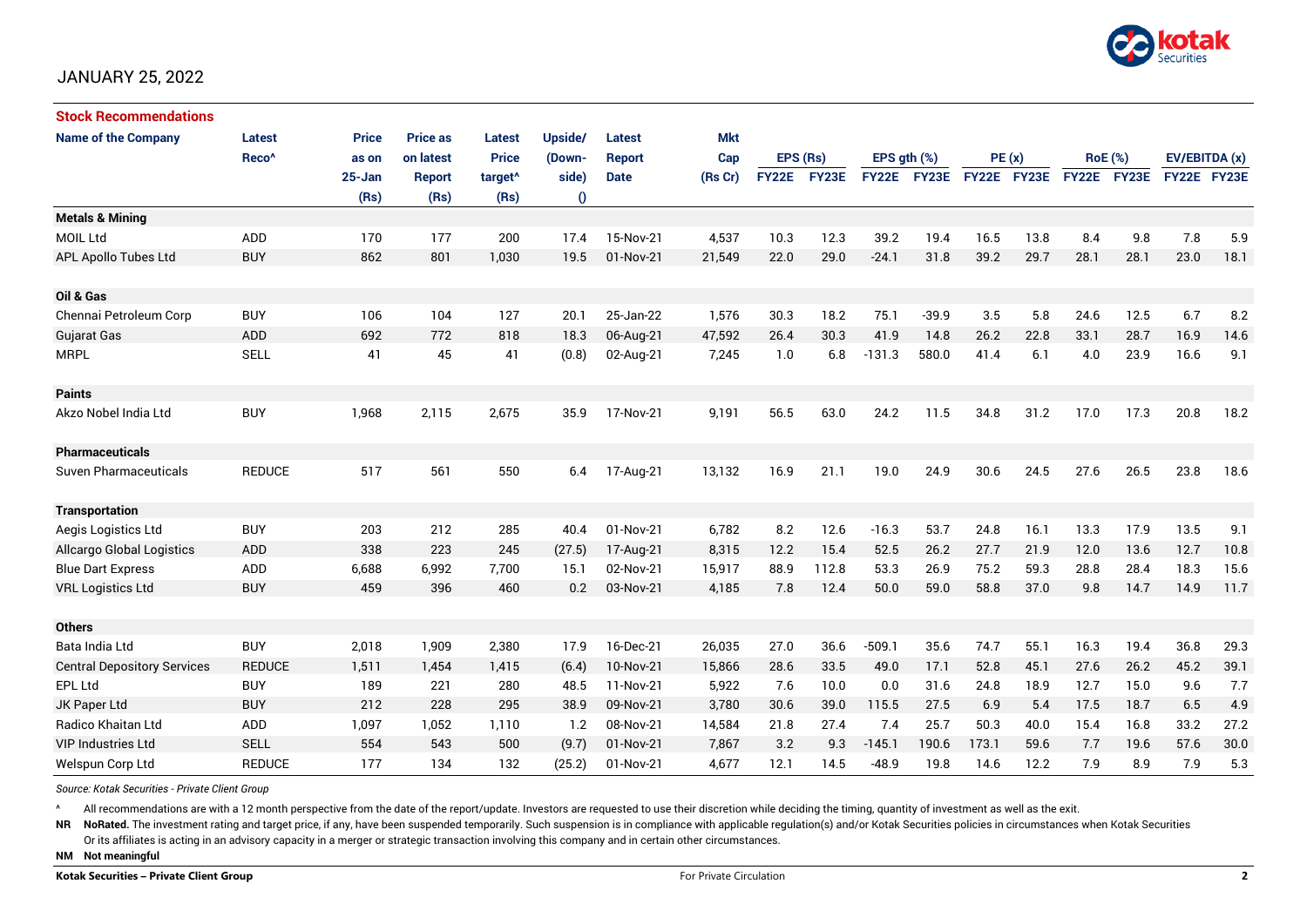

# JANUARY 25, 2022

# **RATING SCALE (PRIVATE CLIENT GROUP)**

#### **Definitions of ratings**

| <b>BUY</b>       | - We expect the stock to deliver more than 15% returns over the next 12 months                                                                                                                                                                                                                                                                                                                                                     |
|------------------|------------------------------------------------------------------------------------------------------------------------------------------------------------------------------------------------------------------------------------------------------------------------------------------------------------------------------------------------------------------------------------------------------------------------------------|
| <b>ADD</b>       | - We expect the stock to deliver 5% - 15% returns over the next 12 months                                                                                                                                                                                                                                                                                                                                                          |
| <b>REDUCE</b>    | - We expect the stock to deliver -5% - +5% returns over the next 12 months                                                                                                                                                                                                                                                                                                                                                         |
| <b>SELL</b>      | - We expect the stock to deliver $\lt$ -5% returns over the next 12 months                                                                                                                                                                                                                                                                                                                                                         |
| <b>NR</b>        | - Not Rated. Kotak Securities is not assigning any rating or price target to the stock.                                                                                                                                                                                                                                                                                                                                            |
|                  | The report has been prepared for information purposes only.                                                                                                                                                                                                                                                                                                                                                                        |
| <b>SUBSCRIBE</b> | $-$ We advise investor to subscribe to the IPO.                                                                                                                                                                                                                                                                                                                                                                                    |
| <b>RS</b>        | - Rating Suspended. Kotak Securities has suspended the investment rating and price target for this stock, either because there is not a sufficient fundamental basis for determining, or there<br>are legal, regulatory or policy constraints around publishing, an investment rating or target. The previous investment rating and price target, if any, are no longer in effect for this stock and<br>should not be relied upon. |
| <b>NA</b>        | - Not Available or Not Applicable. The information is not available for display or is not applicable                                                                                                                                                                                                                                                                                                                               |
| <b>NM</b>        | - Not Meaningful. The information is not meaningful and is therefore excluded.                                                                                                                                                                                                                                                                                                                                                     |
| <b>NOTE</b>      | $-$ Our target prices are with a 12-month perspective. Returns stated in the rating scale are our internal benchmark.                                                                                                                                                                                                                                                                                                              |

## **FUNDAMENTAL RESEARCH TEAM (PRIVATE CLIENT GROUP)**

| <b>Shrikant Chouhan</b>                                                                                | <b>Arun Agarwal</b>                                                   | <b>Amit Agarwal, CFA</b>            | <b>Hemali Dhame</b>      |
|--------------------------------------------------------------------------------------------------------|-----------------------------------------------------------------------|-------------------------------------|--------------------------|
| Head of Research                                                                                       | Auto & Auto Ancillary                                                 | <b>Transportation, Paints, FMCG</b> | Banking & Finance        |
| shrikant.chouhan@kotak.com                                                                             | arun.agarwal@kotak.com                                                | agarwal.amit@kotak.com              | Hemali.Dhame@kotak.com   |
| +91 22 6218 5408                                                                                       | +91 22 6218 6443                                                      | +91 22 6218 6439                    | +91 22 6218 6433         |
| <b>Jatin Damania</b>                                                                                   | Purvi Shah                                                            | Rini Mehta                          | K. Kathirvelu            |
| Metals & Mining, Midcap                                                                                | Pharmaceuticals                                                       | Research Associate                  | <b>Support Executive</b> |
| jatin.damania@kotak.com                                                                                | purvi.shah@kotak.com                                                  | rini.mehta@kotak.com                | k.kathirvelu@kotak.com   |
| +91 22 6218 6440                                                                                       | +91 22 6218 6432                                                      | +91 80801 97299                     | +91 22 6218 6427         |
| <b>Sumit Pokharna</b><br>Oil and Gas. Information Tech<br>sumit.pokharna@kotak.com<br>+91 22 6218 6438 | Pankaj Kumar<br>Midcap<br>pankajr.kumar@kotak.com<br>+91 22 6218 6434 |                                     |                          |

## **TECHNICAL RESEARCH TEAM (PRIVATE CLIENT GROUP)**

| Shrikant Chouhan           | <b>Amol Athawale</b>    | <b>Sayed Haider</b>    |
|----------------------------|-------------------------|------------------------|
| shrikant.chouhan@kotak.com | amol.athawale@kotak.com | Research Associate     |
| +91 22 6218 5408           | +91 20 6620 3350        | sayed.haider@kotak.com |
|                            |                         | +91 22 62185498        |

#### **DERIVATIVES RESEARCH TEAM (PRIVATE CLIENT GROUP)**

+91 22 6218 5497 +91 33 6615 6273

**Sahaj Agrawal Prashanth Lalu Prasenjit Biswas, CMT, CFTe** [sahaj.agrawal@kotak.com](mailto:sahaj.agrawal@kotak.com) [prashanth.lalu@kotak.com](mailto:prashanth.lalu@kotak.com) [prasenjit.biswas@kotak.com](mailto:prasenjit.biswas@kotak.com)